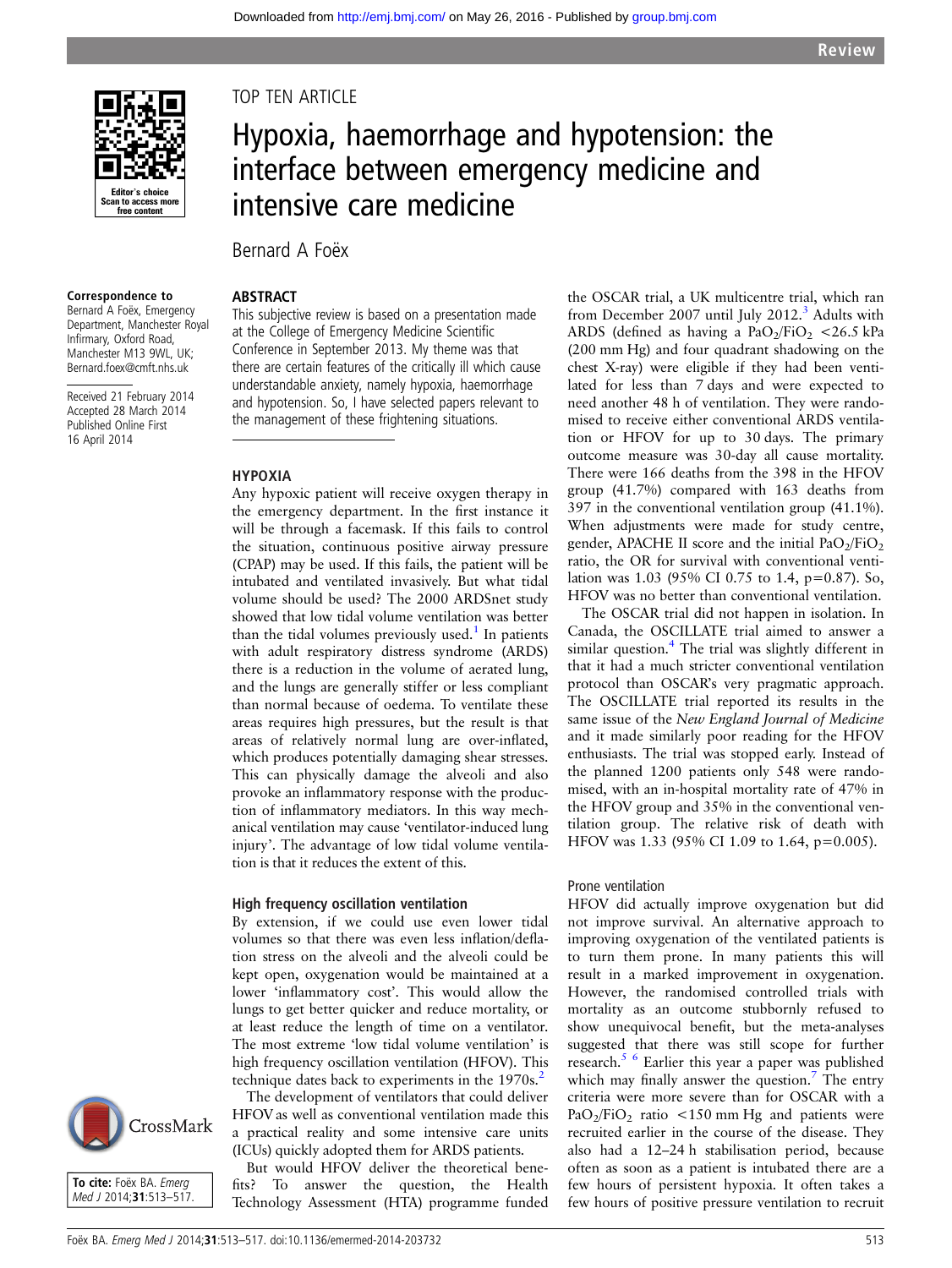collapsed alveoli and see an improvement in oxygenation. Patients who respond in this way would no longer be regarded as suffering from ARDS. Enrolling them in a therapeutic trial would reduce the power of the trial, as they would all tend to get better and survive.

Over a 3-year period ( January 2008–July 2011), 474 patients were randomised from 26 ICUs in France and one in Spain. Eight patients were excluded from the analysis: seven for breach of entry criteria and one because of 'guardianship issues'. Their primary outcome was all cause mortality at 28 days. In the prone group this was only 16%, compared to 32.8% for the supine group ( $p < 0.001$ ). The HR for death with proning was only 0.39 (95% CI 0.25 to 0.63), and this advantage was maintained at 90 days.

At last proning has been shown to do more than just improve oxygenation.

However, there remain concerns about the potentially life threatening complications inherent in turning a patient into the prone position, such as extubation, and dislodgement of other tubes and cannulae. Indeed, there were more extubations and tube obstructions in the prone group but this did not achieve statistical significance. There were more cardiac arrests in the supine group; presumably because patients in this group were more hypoxic.

# HAEMORRHAGE

# Tranexamic acid

Haemorrhage and haemorrhage control continue to be major challenges in the emergency department, the operating theatre and the ICU. The CRASH-2 trial showed that two doses of tranexamic acid reduced the mortality from trauma with a high risk of haemorrhage.<sup>[8](#page-3-0)</sup>

Would tranexamic acid be of any benefit in preventing bleeding, or reducing bleeding during surgery? This question was addressed by an important meta-analysis published in the BMJ in 2012.<sup>[9](#page-3-0)</sup> The authors identified 129 trials between 1972 and 2011, with a total of 10 488 patients. Three trials were in emergency surgery and the remainder in elective situations. Eleven trials included children. The authors looked at the need for blood transfusion as a measure of the effect of tranexamic acid on bleeding. From 95 trials (7838 patients) in which this was reported, the authors calculated that the relative risk of a blood transfusion when tranexamic acid was given was 0.62 (95% CI 0.58 to 0.65,  $p<0.001$ ): a 38% risk reduction. When only the 32 trials with adequate concealment were included in the analysis, the risk reduction for blood transfusion was still 32%. When the 69 trials with adequate blinding were analysed, the risk reduction was 37%. Persuasive as these results are, the cumulative meta-analysis showed that the evidence for a benefit of tranexamic acid in reducing the risk of a blood transfusion in surgery has existed since 2001–2002. And yet, as the editorial in the BMJ pointed out, there are still small trials going on in different types of surgery addressing this very question.<sup>10</sup>

# Blood transfusion

In January 2013, the cyclist Lance Armstrong finally admitted to blood doping, taking erythropoietin and various other banned drugs on the way to winning the Tour de France seven times.<sup>[11](#page-3-0)</sup> When it comes to endurance cycling, there is no doubt that blood is good for you. The same cannot be said for the critically ill. For over a decade, as a result of the Transfusion Requirement in Critical Care trial, we have accepted a haemoglobin of 70 g/L as a transfusion threshold in the stable critically ill patient.  $12$ That is not the case in goal-directed therapy for the resuscitation

of the septic patient.[13](#page-3-0) So it was with great interest that I read a paper from Spain on transfusion strategies for acute upper gastro-intestinal bleeding.<sup>[14](#page-3-0)</sup> The authors randomised patients admitted with acute upper gastrointestinal bleeding to either a restrictive transfusion strategy based on a haemoglobin threshold of 70 g/L or a more liberal strategy based on a haemoglobin of 90 g/L. Patients were excluded if they were having a massive exsanguinating haemorrhage, although this was not precisely defined. Transfusions were allowed if there were symptoms of anaemia, there was massive bleeding or a surgical intervention was needed. Patients were stratified according to whether they had liver cirrhosis or not. Transfusions were with leucocyte-depleted blood. The primary outcome was all cause mortality at 45 days. Over the 6-year trial period, 921 patients were randomised. After 32 withdrawals there were 444 in the restrictive and 445 in the liberal strategy groups. Bleeding was caused by peptic ulcer disease in 49% and by varices in 21%. Thirty one per cent of the patients had cirrhosis.

As might be expected, a higher proportion of the patients in the restrictive group received no transfusion compared to the liberal group  $(51\% \text{ vs } 14\%, \text{ p} < 0.001)$ . Those in the restrictive group who did receive a transfusion received less than those in the liberal group  $(1.5 \pm 2.3 \text{ units vs } 3.7 \pm 3.8 \text{ units}, \text{p} < 0.001)$ , but there were more protocol violations in the restrictive strategy group (9% vs 3%, p<0.001). Mortality at 45 days was significantly lower in the restrictive group compared to the liberal group  $(5\% \text{ vs } 9\%, \text{ p}=0.02)$ , and after adjustment for baseline risk factors the HR for death in the restrictive group was 0.55 (95% CI 0.33 to 0.92). Subgroup analyses showed that the risk of death was lower in patients with peptic ulcer disease or cirrhosis (but not those with Child–Pugh C disease).

There were significantly fewer deaths from unsuccessful bleeding control in the restrictive strategy group (0.7% vs 3.1%,  $p=0.01$ ), the re-bleeding rate was lower (10% vs 16%,  $p=0.01$ ) and fewer rescue therapies were needed. The restrictive strategy was also associated with a shorter hospital length of stay, fewer transfusion reactions and fewer cardiac events. The number needed to treat to save one life at 45 days was 25.

Is this paper a 'game-changer'? It is an important addition to the literature on situations when blood transfusions should be used cautiously. However, it is open to misinterpretation. The restrictive strategy was only applied to patients who were not exsanguinating and did not have symptoms of anaemia.

# HYPOTENSION

# The downfall of starches

If blood is not always the answer, which fluid should we use? In some respects the most important paper of 2013 for our practice could be said to be the European Medicine Agency's directive dated 14 June 2013: EMA/349341/2013, 'PRAC recommends suspending marketing authorisations for infusion solutions containing hydroxyethyl-starch'.

How did we get to this state of affairs? The debate about which intravenous fluids to use is almost as old as the intravenous technique itself. As early as 1880, Moutard-Martin and Richet noted that an intravenous injection of gum (a colloid) caused an increase in arterial pressure, but that an intravenous injection of a sugar solution merely resulted in polyuria.[15](#page-3-0) That different fluids might have different applications has been recognised for nearly a hundred years. Benjamin Moore, writing in the BMJ in October 1919 on 'The balance of colloid and crystalloid in cholera, shock and allied conditions' referred to two articles published the month before, and noted, "The second is a letter from Sir Leonard Rogers pointing out that while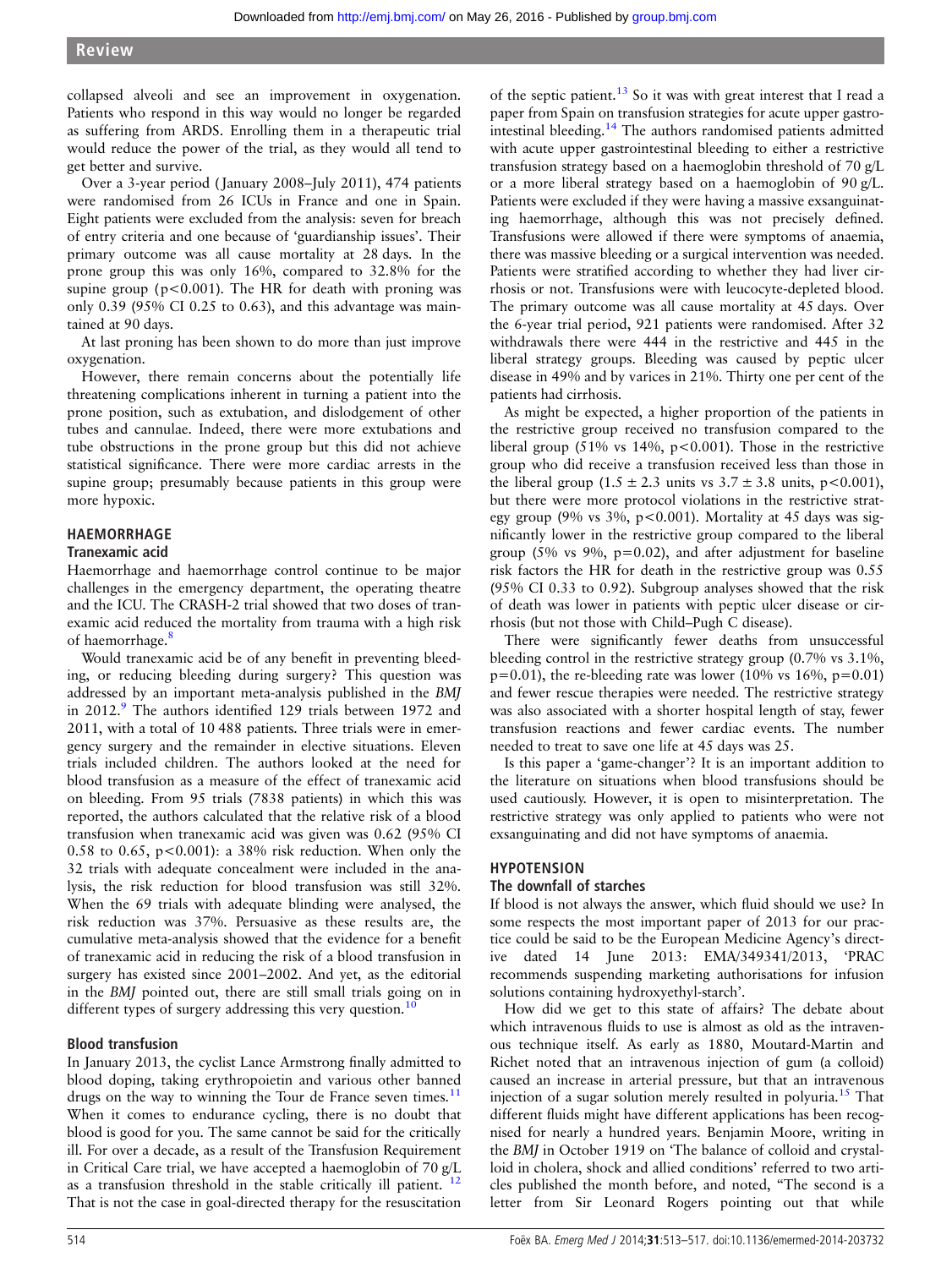intravenous injections of hypertonic salines in cholera are of well proven advantage similar injections of gum arabic as used by Bayliss so effectually in combating wound shock, or surgical shock, are here of no avail but rather appear to be a disadvantage."[16](#page-3-0) Moore went on to explain, "In the case of gum acacia in shock the colloidal 'solution aggregate' (colloidal molecule) is too large to pass out, and this retains crystalloid; these two together produce an osmotic pressure and keep up the volume of blood for the heart to drive round", and also acknowledged that "salines, given alone are here rapidly eliminated, having no colloid to anchor them, and so being treated as foreign bodies and thrown out by kidneys and intestines." Some of the detail of the explanation would no longer be regarded as valid, but the general concept was accepted for nearly a century.

A systematic review in 1998 suggested that there was a 4% increase in mortality associated with the use of colloids in the critically ill.[17](#page-3-0) This study was heavily criticised by a profession still very sceptical of the systematic review and meta-analyses, and the result was largely ignored.

The spectre raised it head again in 2008 when Brunkhorst et  $al^{18}$  $al^{18}$  $al^{18}$  showed an increase in acute renal failure and the need for renal replacement therapy (RRT) in septic patients given starch, but we only really took on board the message that tight glycaemic control was of no benefit. Then in the last 18 months several studies and one scandal created a perfect storm, which resulted in the European Directive and other national recommendations to remove starches from our armamentarium.

Perner *et al*<sup>[19](#page-3-0)</sup> published a randomised controlled trial of 6% hydroxyethyl starch (HES) versus Ringer's lactate in adults with severe sepsis needing fluid resuscitation admitted to 26 Scandinavian ICUs between December 2009 and November 2011. They achieved their enrolment target and randomised 804 patients (798 analysed). The 90-day mortality rate was 51% for the HES group versus 43% for the Ringer's lactate group (relative risk for HES 1.17, 95% CI 1.01 to 1.36, p=0.03); so, an 8% absolute increase in the risk of death with HES and a number needed to harm of 13. There was also an increase in the need for RRT with HES (relative risk 1.35, 95% CI 1.01 to 1.80, p=0.04), a non-significant increase in the risk of severe bleeding, and no volume advantage.

Over a much longer period (December 2000–January 2012), 32 ICUs, under the guidance of the ANZICS Clinical Trials Group, were randomising adults admitted to the ICU and needing a fluid bolus in addition to their maintenance fluid requirement to receive either  $6\%$  HES or 0.9% saline.<sup>20</sup> Assuming a 26% baseline mortality rate for this varied ICU population, they estimated needing to randomise 7000 patients to detect a 3.5% absolute difference in 90-day mortality with 90% power. This they achieved. The primary outcome was available in 6651 patients. Mortality was less than expected and not significantly different in the two groups: 18% in the HES group and 17% in the saline group (relative risk with HES 1.06, 95% CI 0.96 to 1.18,  $p=0.26$ ). The need for RRT was greater in the HES group (7% v 5.8%)—relative risk 1.21 (95% CI 1.0 to 1.45, p=0.04)—and there were more adverse events, more blood products used, but less fluid.

To further inflame the debate it emerged that Joachim Boldt, until then one of the leading researchers in the field, had been guilty of systematic research fraud and that 88 of his published studies had been withdrawn from the literature. $21$  Would these retractions affect the debate? The Cochrane Systematic Review of 2013, which found no increase in mortality with HES (but no advantage either), concluded that the exclusion of the Boldt studies did not change this conclusion.<sup>[22](#page-3-0)</sup> Zarychanski et al,<sup>[23](#page-3-0)</sup>

reviewing 38 trials (10 880patients), concluded that there was no increase in the risk of death in the critically ill resuscitated with HES. However, once the seven Boldt studies were removed (590 patients) there was an increase in the risk of death, the risk of renal failure and the need for RRT. Another systematic review and meta-analysis of nine trials with 3456 septic patients found that HES provided no mortality benefit.<sup>[24](#page-3-0)</sup> They also found there was a greater risk of acute kidney injury, more RRT, more blood transfusions and more adverse events with HES.

Against this background the European Medicine Agency's directive came as little surprise. It was followed by a position statement by the Faculty of Intensive Care Medicine, the Royal College of Anaesthetists, the Intensive Care Society and the College of Emergency Medicine supporting the European Medicine Agency's recommendation.<sup>[25](#page-3-0)</sup>

# The intra-aortic balloon pump

There are situations, such as cardiogenic shock after acute myocardial infarction (AMI), when giving fluid, or more fluid, is not the answer. Inotropes and/or vasopressors may improve things. But what about mechanical devices? The concept of aortic counterpulsation to augment coronary artery blood flow dates back to the 1950s and clinical trials in the 1970s. Although there was good evidence for an improvement in haemodynamics and for a reduction in infarct size in animal models, there was little evidence of a mortality benefit from trials. Nevertheless use of intra-aortic balloon pumps (IABPs) was recommended in both American and European guidelines for the management of car-diogenic shock after AMI in 2007–2008.<sup>[26](#page-3-0) [27](#page-4-0)</sup> Case series and cohort studies support the use of IABPs, but the randomised study by Thiele et  $aI^{28}$  $aI^{28}$  $aI^{28}$  showed no benefit in 30-day mortality. In two meta-analyses in 2009, Sjauw et al showed that, from seven randomised trials, there was no benefit from IABPs in cardiogenic shock complicating AMI. In their second meta-analysis, of cohort studies, they found a slight increase in mortality (6%) associated with the use of the IABPs when the AMI was managed with percutaneous coronary intervention (PCI). If the AMI was managed with just thrombolysis, there was an 18% reduction in 30-day mortality. Bahekar et  $al^{29}$  $al^{29}$  $al^{29}$  pooled all studies and concluded that there was an improvement in mortality with the IABPs (relative risk 0.72, 95% CI 0.60 to 0.86, p<0.004). Last year another meta-analysis, incorporating the latest trials, and again separating out the primary treatment for the AMI, confirmed an increase in mortality in patients whose primary treatment was PCI (relative risk 1.18,  $p=0.01$ ).<sup>[30](#page-4-0)</sup> When the primary treatment was thrombolysis, the risk of death was reduced with IABPs (relative risk  $0.77$ ,  $p < 0.001$ ). From these analyses it seems that the IABP only has a role in the management of cardiogenic shock when PCI is either not available or contraindicated. The most recent guidelines have acknowledged that the evidence for IABPs is weaker than previously stated. $31<sup>3</sup>$ 

# **Staffing**

There is much talk about consultants working throughout the day and night in emergency departments. It almost goes without saying that this will improve the quality of care. Is there evidence for this? An observational study a few years ago suggested that in ICUs run by intensivists, and well staffed during the day, having an additional attending intensivist at night did not reduce mortality.<sup>[33](#page-4-0)</sup> To add to this literature, last year, the results of the SUNSET-ICU (Study to Understand Night-time Staffing Effectiveness in a Tertiary Care ICU) trial were published.<sup>3</sup> This was a randomised trial in a 24-bedded medical ICU. The year was divided into 7-night blocks and each block was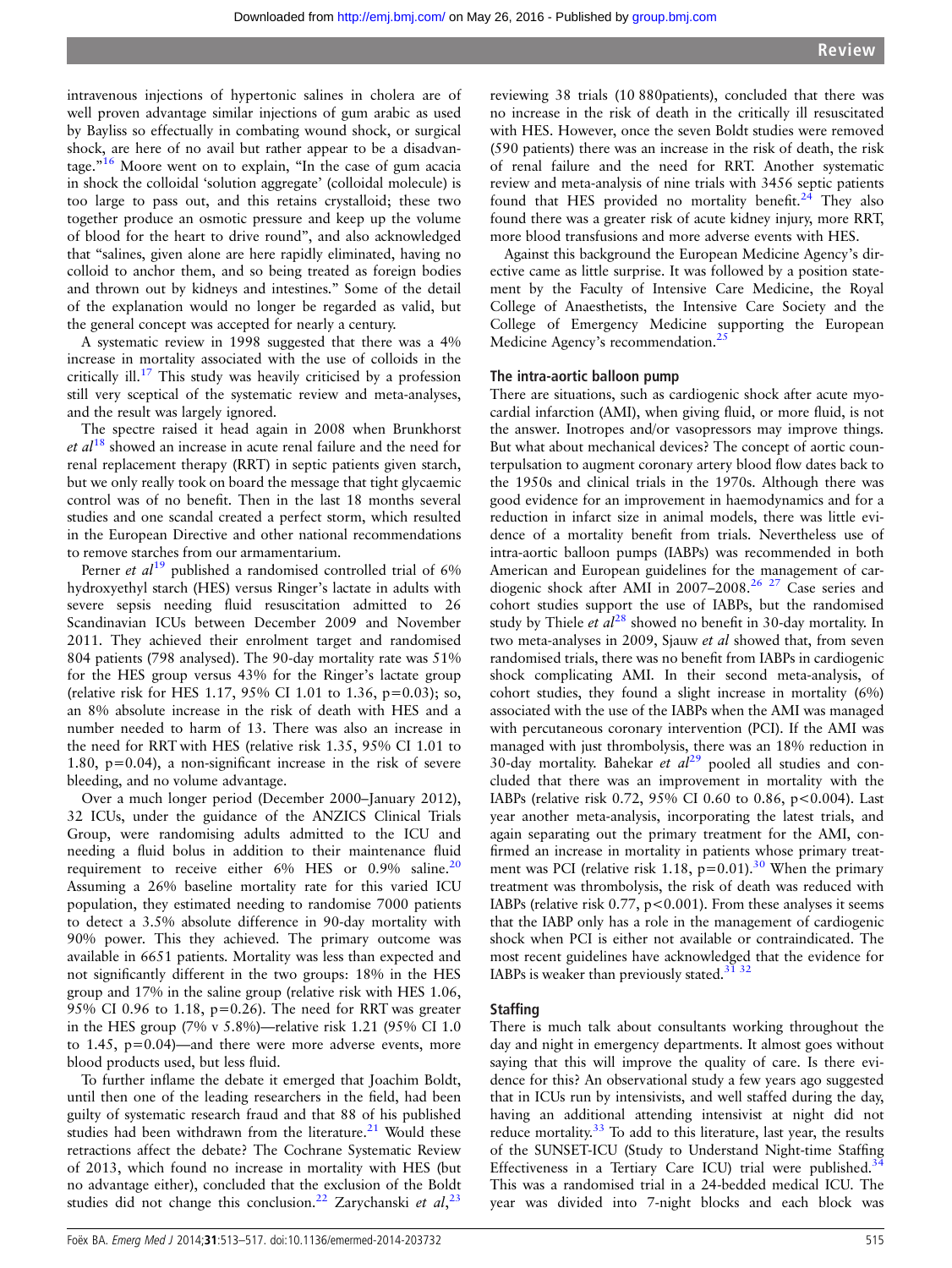<span id="page-3-0"></span>randomly allocated to have a resident board-certified intensivist in addition to the three medical residents (intervention) or to have just the three residents and have the intensivist on-call from home (control). The primary outcome was ICU length of stay. Median length of stay was 52.7 hours. This was not affected by night-time staffing, even for those patients admitted at night. There was no effect on hospital length of stay, ICU mortality, hospital mortality, readmission to ICU, or even discharge home. Although 61% of their admissions were at night the authors admitted that they had experienced residents covering the nights and very good staffing during the day. In this setting the processes of care may be such that the addition of an attending physician at night adds little to patient care. There may be other valid reasons for this model of staffing, such as improved training of juniors, better support of nursing staff and improved communication with families. These results will not be valid for emergency medicine, but they do highlight the fact that what may seem obvious may not stand up to rigorous evaluation.

# Gizmo idolatry

Occasionally one reads an article, which really makes one think. 'Gizmo idolatry', by Leff and Finucane, was just that.<sup>[35](#page-4-0)</sup> They write, "gizmo idolatry refers to the general implicit conviction that a more technological approach is intrinsically better than one that is less technological unless, or perhaps even if, there is strong evidence to the contrary." The authors go on to list drivers to adopt new technologies. These include common sense appeal, a love for machines, the attractiveness of the 'exploit' over 'uneventful diligence', the gizmo as proof of competence or even excellence, use of the gizmo as proof against negligence, and as a source of measurable data. One can think of a number of interventions, which may fall into this category: HFOV and nitric oxide in the management of ARDS, the pulmonary artery flotation catheter, the IABP, MRI scans for simple back pain, to name but a few. Then there is the use of expensive new drugs or their formulations over well-established versions. How many patients need intravenous paracetamol rather than the oral preparation? Gizmo idolatry highlights the importance of randomised controlled trials, systematic reviews and meta-analyses in the evaluation of new techniques.

# SUMMARY

In the last 18 months clinical trials and meta-analyses have steered some important advances in the management of the critically ill. They have also revealed what might appear to be examples of 'gizmo idolatry'. There is now good evidence for prone ventilation in severe hypoxia. On the other hand, HFOV has not been shown to reduce mortality. Tranexamic acid does reduce the need for blood transfusions in surgical patients and there is now some evidence in favour of a more restrictive blood transfusion strategy in upper gastrointestinal haemorrhage. There has been a major change in the fluids used in volume resuscitation of the critically ill. Several large multicentre studies and meta-analyses have prompted a re-evaluation of the use of hydroxyethyl starches by showing that, at best, there is no survival advantage to using them, but at worst there is an increased risk of death and renal failure, and they are more expensive than crystalloids. A mechanical approach to managing hypotension after myocardial infarction, the intra-aortic balloon pump, also seems to confer little benefit where PCI is available.

While it is now widely accepted that patient care in the NHS would be improved by increasing consultant presence at nights and at weekends, the evidence from the SUNSET-ICU trial in

the USA suggests that this may not be true in a well-staffed ICU. All of which underline the importance of evidence-based practice as an antidote to gizmo idolatry.

Correction notice This article has been corrected since it was published Online First. The title of 'Professor' was removed from the correspondence section.

#### Competing interests None.

Provenance and peer review Commissioned; externally peer reviewed.

#### **REFERENCES**

- The Acute Respiratory Distress Syndrome Network. Ventilation with lower tidal volumes as compared with traditional tidal volumes for acute lung injury and the acute respiratory distress syndrome. N Engl J Med 2000;342:1301-8.
- Lunkenheimer PP, Rafflenebell W, Keller H, et al. Application of transtracheal pressure oscillations as a modification of 'diffusion respiration'. Br J Anaesth 1972;44:627.
- 3 Young D, Lamb SE, Shah S, et al. High-frequency oscillation for acute respiratory distress syndrome. N Engl J Med 2013;368:806-13.
- 4 Ferguson ND, Cook DJ, Guyatt GH, et al. High-frequency oscillation in early acute respiratory distress syndrome. N Engl J Med 2013;368:795–805.
- 5 Sud S, Friedrich JO, Taccone P, et al. Prone ventilation reduces mortality in patients with acute respiratory failure and severe hypoxemia: systematic review and meta-analysis. Intensive Care Med 2010;36:585–99.
- 6 Abroug F, Ouanes-Besbes L, Dachraoui F, et al. An updated study-level meta-analysis of randomised controlled trials on proning in ARDS and acute lung injury. Crit Care 2011:15:R6
- Guerin C, Reignier J, Richard J-C, et al. Prone positioning in severe acute respiratory distress syndrome. N Engl J Med 2013;368:2159–68.
- 8 CRASH-2 trial collaborators. Effects of tranexamic acid on death, vascular occlusive events, and blood transfusion in trauma patients with significant haemorrhage (CRASH-2): a randomised, placebo-controlled trial. Lancet 2010;376:23–32.
- Ker K, Edwards P, Perel P, et al. Effect of tranexamic acid on surgical bleeding: systematic review and cumulative meta-analysis. BMJ 2012;344:e3054.
- 10 Godlee F. Are we nearly there with tranexamic acid? BMJ 2012;344:e3665. 11 Fotheringham W. Lance Armstrong's Oprah confession was all about the f-word:
- flawed. [http://www.theguardian.com/sport/2013/jan/18/lance-armstrong-confession](http://www.theguardian.com/sport/2013/jan/18/lance-armstrong-confession-fword-flawed)[fword-](http://www.theguardian.com/sport/2013/jan/18/lance-armstrong-confession-fword-flawed)flawed (accessed 24 Jan 2014).
- 12 Hébert PC, Wells G, Blajchman MA, et al. A multicenter, randomized, controlled clinical trial of transfusion requirements in critical care. N Engl J Med 1999;340:409–17.
- 13 Rivers E, Blake HC, Dereczyk B, et al. Early goal-directed therapy in the treatment of severe sepsis and septic shock. N Engl J Med 2001;345:1368-77.
- 14 Villanueva C, Colomo A, Bosch A, et al. Transfusion strategies for acute upper gastrointestinal bleeding. N Engl J Med 2013;368:11–21.
- 15 Moutard-Martin R, Richet C. Effects of intravenous injection of sugar and gum. Lancet 1880;1:182.
- 16 Moore B. The balance of colloid and crystalloid in cholera, shock, and allied conditions. BMJ 1919;2:490–2.
- 17 Schierhout G, Roberts I. Fluid resuscitation with colloid or crystalloid solutions in critically ill patients: a systematic review of randomised trials. BMJ 1998;316:961–4.
- 18 Brunkhorst FM, Engel C, Bloos F, et al. Intensive Insulin Therapy and Pentastarch Resuscitation in Severe Sepsis. New Engl J Med 2008;358:125–39.
- 19 Perner A, Haase N, Guttormsen AB, et al. Hydroxyethyl starch 130/0.42 versus Ringer's acetate in severe sepsis. N Engl J Med 2012;367:124–34.
- 20 Myburgh JA, Finfer S, Bellomo R, et al. Hydroxyethyl starch or saline for fluid resuscitation in intensive care. N Engl J Med 2012;367:1901–11.
- 21 Wise J. Boldt: the great pretender. BMJ 2013;346:f1738.
- 22 Perel P, Roberts I, Ker K. Colloids versus crystalloids for fluid resuscitation in critically ill patients. Cochrane Database of Systematic Reviews 2013;(2):CD000567.
- Zarychanski R, Abou-Setta AM, Turgeon AF, et al. Association of hydroxyethyl starch administration with mortality and acute kidney injury in critically ill patients requiring volume resuscitation: a systematic review and meta-analysis. JAMA 2013;309:678–88.
- 24 Haase N, Perner A, Hennings LI, et al. Hydroxyethyl starch 130/0.38-0.45 versus crystalloid or albumin in patients with sepsis: systematic review with meta-analysis and trial sequential analysis. BMJ 2013;346:f839.
- 25 FICM. Position statement by the Faculty of Intensive Care Medicine, the Royal College of Anaesthetists, the Intensive Care Society and the College of Emergency Medicine. 2013. 28/01/2013. [http:/](http://www.ficm.ac.uk/sites/default/files/Suspension)/www.fi[cm.ac.uk/sites/default/](http://www.ficm.ac.uk/sites/default/files/Suspension)files/Suspension of HES Products 20Jun13.pdf.
- 26 Anderson JL, Adams CD, Antman EM, et al. ACC/AHA 2007 quidelines for the management of patients with unstable Angina/Non-ST-elevation myocardial infarction: a report of the American College of Cardiology/American Heart Association Task Force on Practice Guidelines (Writing Committee to Revise the 2002 Guidelines for the Management of Patients With Unstable Angina/Non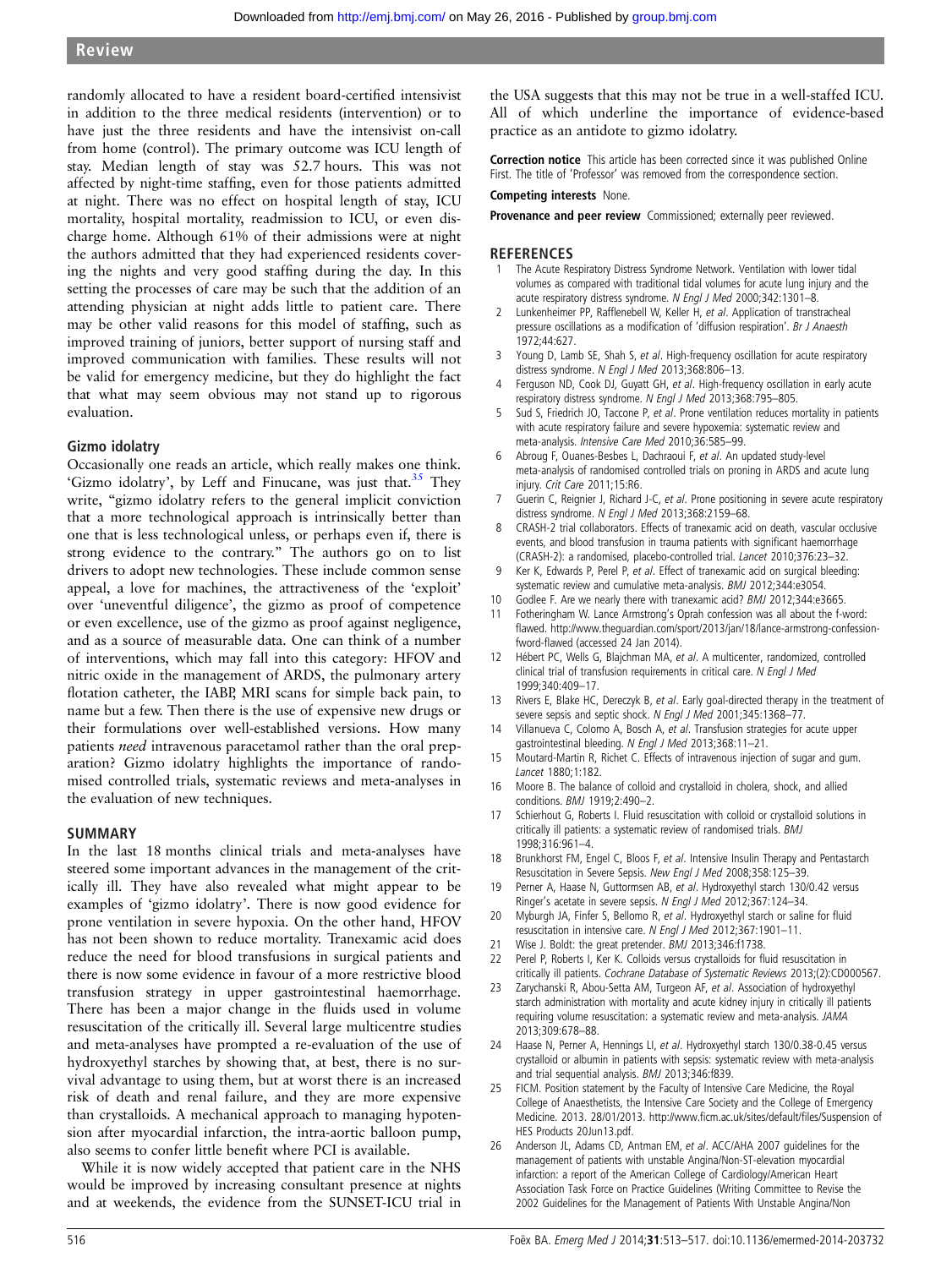<span id="page-4-0"></span>ST-Elevation Myocardial Infarction): developed in collaboration with the American College of Emergency Physicians, the Society for Cardiovascular Angiography and Interventions, and the Society of Thoracic Surgeons: endorsed by the American Association of Cardiovascular and Pulmonary Rehabilitation and the Society for Academic Emergency Medicine. Circulation 2007;116:e148–304.

- 27 Van de Werf F, Bax J, Betriu A, et al. Management of acute myocardial infarction in patients presenting with persistent ST-segment elevation: the Task Force on the management of ST-segment elevation acute myocardial infarction of the European Society of Cardiology. Eur Heart J 2008;29:2909-45.
- 28 Thiele H, Zeymer U, Neumann F-J, et al. Intraaortic balloon support for myocardial infarction with cardiogenic shock. N Engl J Med 2012;367:1287–96.
- 29 Bahekar A, Singh M, Singh S, et al. Cardiovascular outcomes using intra-aortic balloon pump in high-risk acute myocardial infarction with or without cardiogenic shock: a meta-analysis. J Cardiovasc Pharmacol Ther 2012;17:44–56.
- 30 Romeo F, Acconia MC, Sergi D, et al. The outcome of intra-aortic balloon pump support in acute myocardial infarction complicated by cardiogenic shock according

to the type of revascularisation: a comprehensive meta-analysis. Am Heart J 2013;165:679–92.

- 31 O'Gara PT, Kushner FG, Ascheim DD, et al. 2013 ACCF/AHA guideline for the management of ST-elevation myocardial infarction: a report of the American College of Cardiology Foundation/American Heart Association Task Force on Practice Guidelines. Circulation 2013;127:e362–425.
- 32 Steg PG, James SK, Atar D, et al. ESC Guidelines for the management of acute myocardial infarction in patients presenting with ST-segment elevation: The Task Force on the management of ST-segment elevation acute myocardial infarction of the European Society of Cardiology (ESC). Eur Heart J 2012;33:2569–619.
- 33 Wallace DJ, Angus D, Barnato AE, et al. Nighttime intensivist staffing and mortality among critically ill patients. N Engl J Med 2012;366:2093–101.
- 34 Kerlin MP, Small DS, Cooney E, et al. A randomized trial of nighttime physician staffing in an intensive care unit. N Engl J Med 2013;368:2201–9.
- 35 Leff B, Finucane TE. Gizmo idolatry. JAMA 2008;299:1830–2.